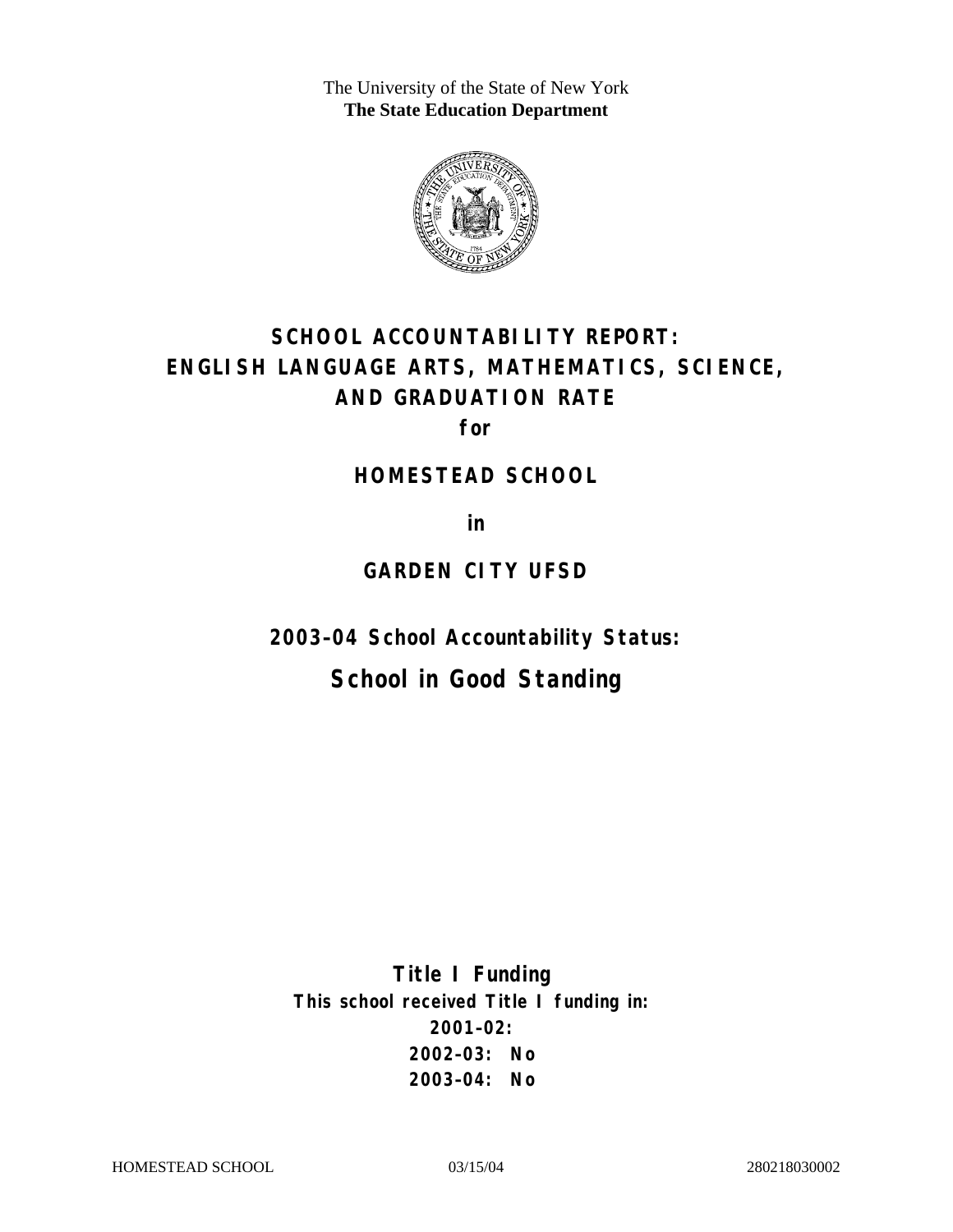#### **District/School Accountability Status Categories**

The list below defines the district or school status categories under New York State's district and school accountability system, which is divided into a Federal Title I component and a State component. A district or school that does not receive Title I funding in a school year does not have a federal status in that year. Schools receiving Title I funds that are not in good standing must provide school choice for their students; those in need of improvement year 2 and beyond must also provide Supplemental Education Services to eligible students. Other consequences for districts and schools not in good standing can be found at: www.emsc.nysed.gov/deputy/nclb/accountability/siinfo.htm. To be removed from any improvement status, a district or school must make Adequate Yearly Progress (AYP) for two consecutive years, or in the case of a School Under Registration Review, achieve the performance targets established for the school by the Commissioner.

**District/School in Good Standing:** A district or school is considered to be in good standing if it has not been identified as a District or School in Need of Improvement, Requiring Corrective Action, Planning for Restructuring, or Requiring Academic Progress, or as a School Under Registration Review.

**District/School Requiring Academic Progress:** Under the State component of New York's accountability system, a district or school that did not make AYP in the same grade and subject for two consecutive years is considered a School Requiring Academic Progress (Year 1) the following year. In each succeeding year that the school fails to make AYP, the year designation is incremented by one.

**District/School in Need of Improvement (Year 1):** A district or school that has not made AYP for two consecutive years in the same grade or subject while receiving Title I funds is considered a District/School in Need of Improvement (Year 1) the following year.

**District/School in Need of Improvement (Year 2):** A District or School in Need of Improvement (Year 1) that does not make AYP in the grade or subject for which it was identified while receiving Title I funds is considered a District or School in Need of Improvement (Year 2) the following year.

**District/School Requiring Corrective Action:** A District or School in Need of Improvement (Year 2) that does not make AYP in the grade or subject for which it was identified while receiving Title I funds is considered a District or School Requiring Corrective Action the following year.

**District/School Planning for Restructuring:** A District or School Requiring Corrective Action that does not make AYP in the grade or subject for which it was identified while receiving Title I funds is considered a District or School Planning for Restructuring the following year.

**School Under Registration Review (SURR):** Schools that are farthest from the State standard and have been determined by the Commissioner to be most in need of improvement are Schools Under Registration Review. These schools must achieve performance targets specified by the Commissioner of Education in their area(s) of identification within a prescribed timeframe or risk having their registration revoked by the Board of Regents.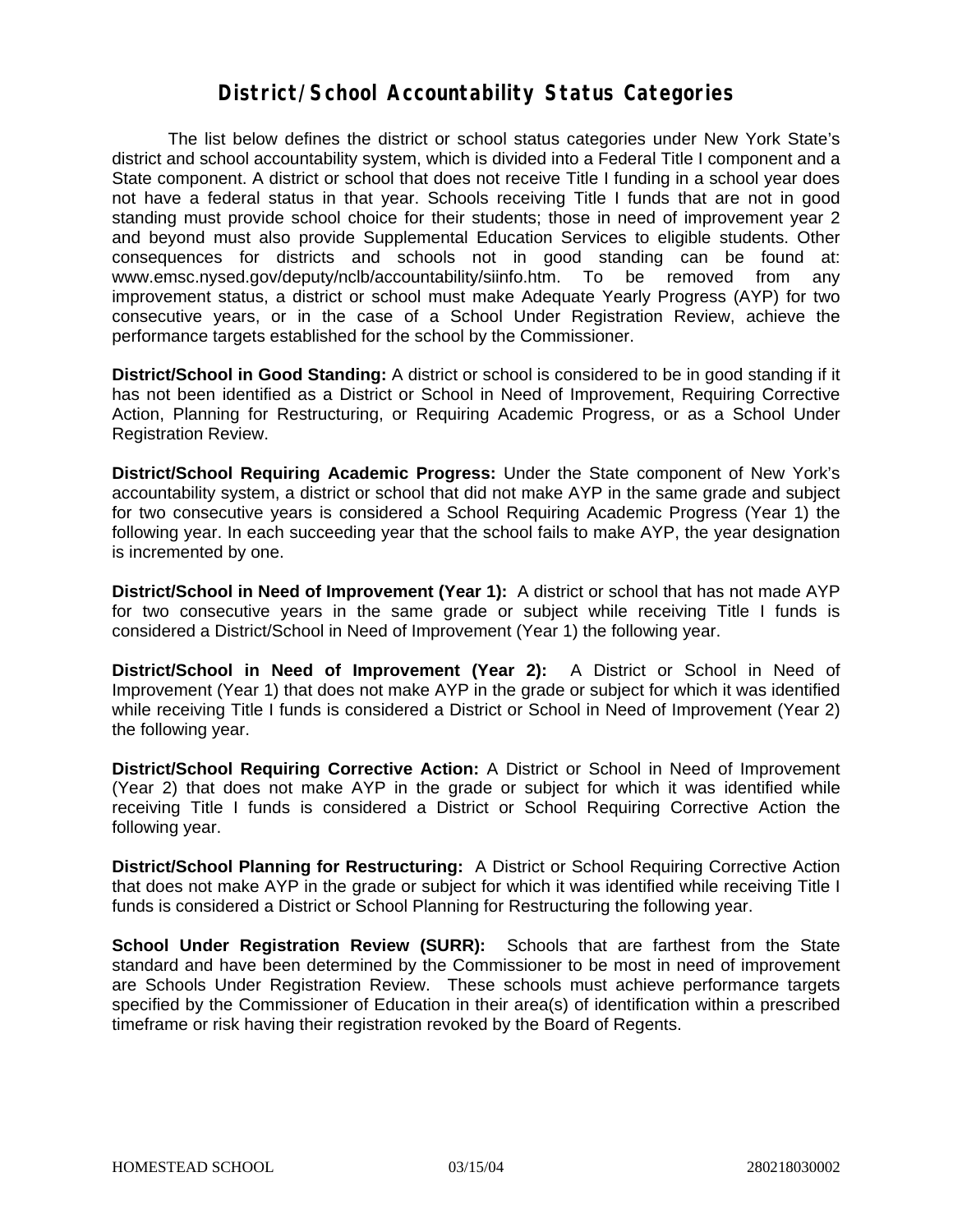## **Adequate Yearly Progress (AYP) Determination Procedures for Schools with Special Circumstances**

The New York State Education Department (NYSED) was unable to make a decision as the whether this school made adequate yearly progress (AYP) in 2002–03, because this school:

- 1. did *not* have 30 continuously enrolled students at the elementary and/or middle level or 30 cohort members at the secondary level; or
- 2. did *not* have enrollment in grades 4 or 8 or a cohort for which graduation rate could be determined.

A decision regarding AYP for this school will be made using special procedures, which will be communicated to the school by NYSED.